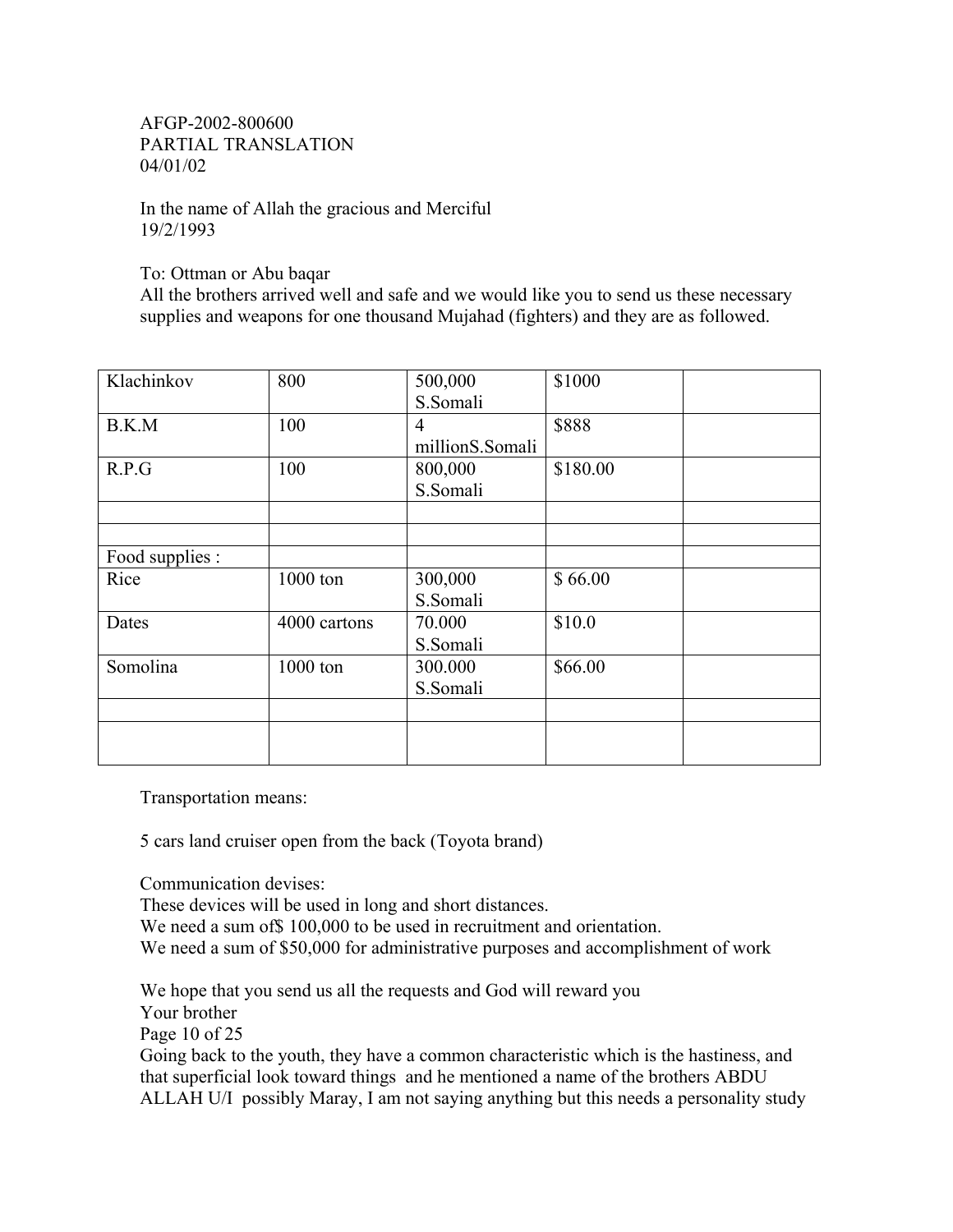and there should be a study before taking any decisions now to know the men and know I strongly criticize and whished to talk to you on the telephone about this matter and the man MUBARAK and the weapons inside because the brothers decided to enter the city Without setting a plan, and that's why you should set up a plan of action.

Page 12 of 25 For the Mugadishu and Loq regions:

The first step is [U/I]

The second period will be all against tribe leaders [U/I] and equip some of the brothers from the same tribes to lead the tribe which is a very hard but we should try it any way to [U/I] possibly sharpen the brothers adversaries from the same tribe.

The second step are the operations especially against Americans from the inside of the cities with the changing cells which work in different areas example (explosives cells, security cells, hand gun cells, and light armament and the ambushes cells outside the city and cells of ballonets in case there is a obstacle on an attack with fire weapons) and that follows…

The third step is the occupation with special forces (quick entry) to put an end to the situation in case the Americans leave, if they ever leave and I don't think they will, but the most important in the beginning is to hit the Somali authorities from the leaders of the tribes and others inside first and the ones living abroad now and I think to delay those before the Americans so I wouldn't stimulate the tribes and will accuse the allies [U/I] and so many other causes (according to my thinking ) and God knows. Page 13 of 25 Very hard to read, practically impossible to read %90 of the words: South of Somalia for them [U/I] work in farms [U/I] like the other tribes and

Page 16 of 25

If they see a job in the field they will participate right away and without any conditions and a lot of those brothers will ask if there is a plan of work in the future steps and these are the youth that established the camps.

My view in working in Somalia in the future

- The leadership right now is almost impossible as it looks we will decide the on the jihad and I do not expect the future leadership to change a lot of things and I mean by that the new Choura committee.

We will prepare the political arena and the base for work if we exploit all the energies or new eminent leaders in the arena and we can say that the only obstacle in front of the jihad work is the absence of leadership.